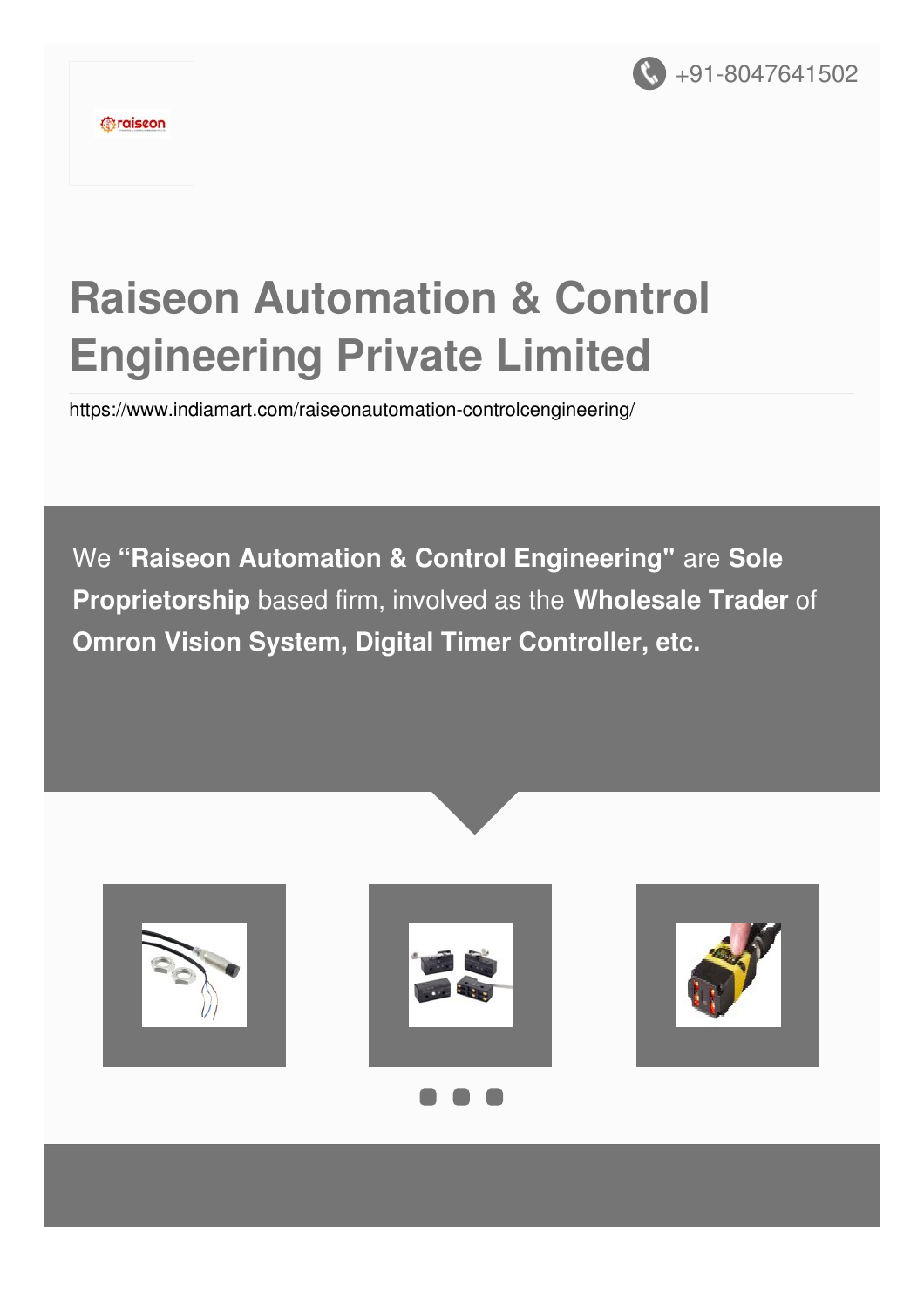#### About Us

Established in the year **2011** at **Navi Mumbai**, Maharashtra, we **"Raiseon Automation & Control Engineering"** are **Sole Proprietorship** based firm, involved as the **Wholesale Trader** of **Omron Vision System, Digital Timer Controller, etc.** All our products are getting widely acclaimed among the large clientele for their exclusive designs, superior quality, and reliability. Apart from this, our ability to maintain timelines as well as quality in the assortment, providing cost effective solutions and assurance to make timely shipment of the orders placed by customers have assisted us positioning our name in the list of top-notch companies of the industry.

#### **For more information, please visit**

<https://www.indiamart.com/raiseonautomation-controlcengineering/profile.html>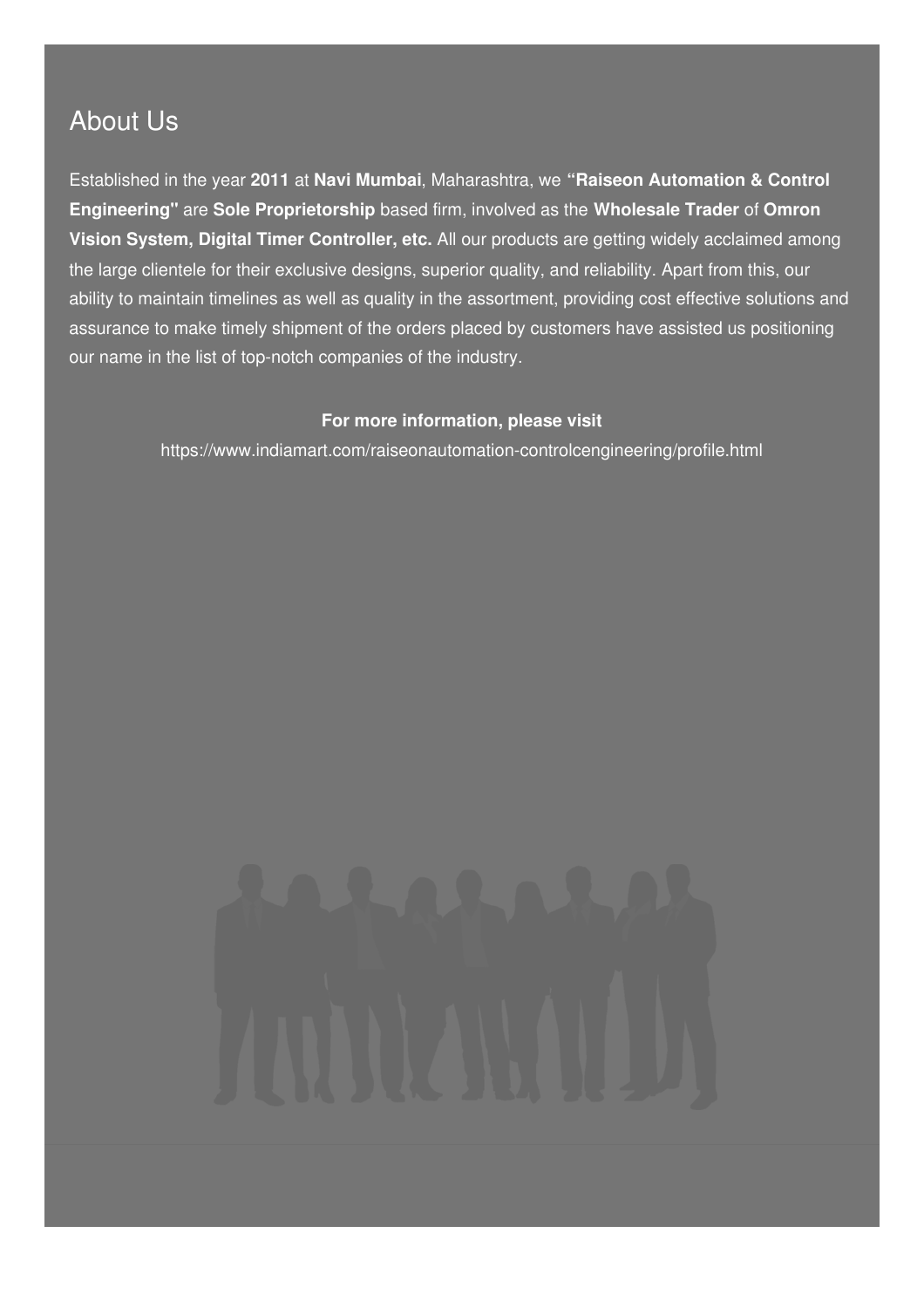#### **CONTROL PANEL**



Omron Proximity Sensor E2B-M12KN08-WP-B1



CP1E-N40DT-D



**Relay Module** 



**Distribution Control Panel**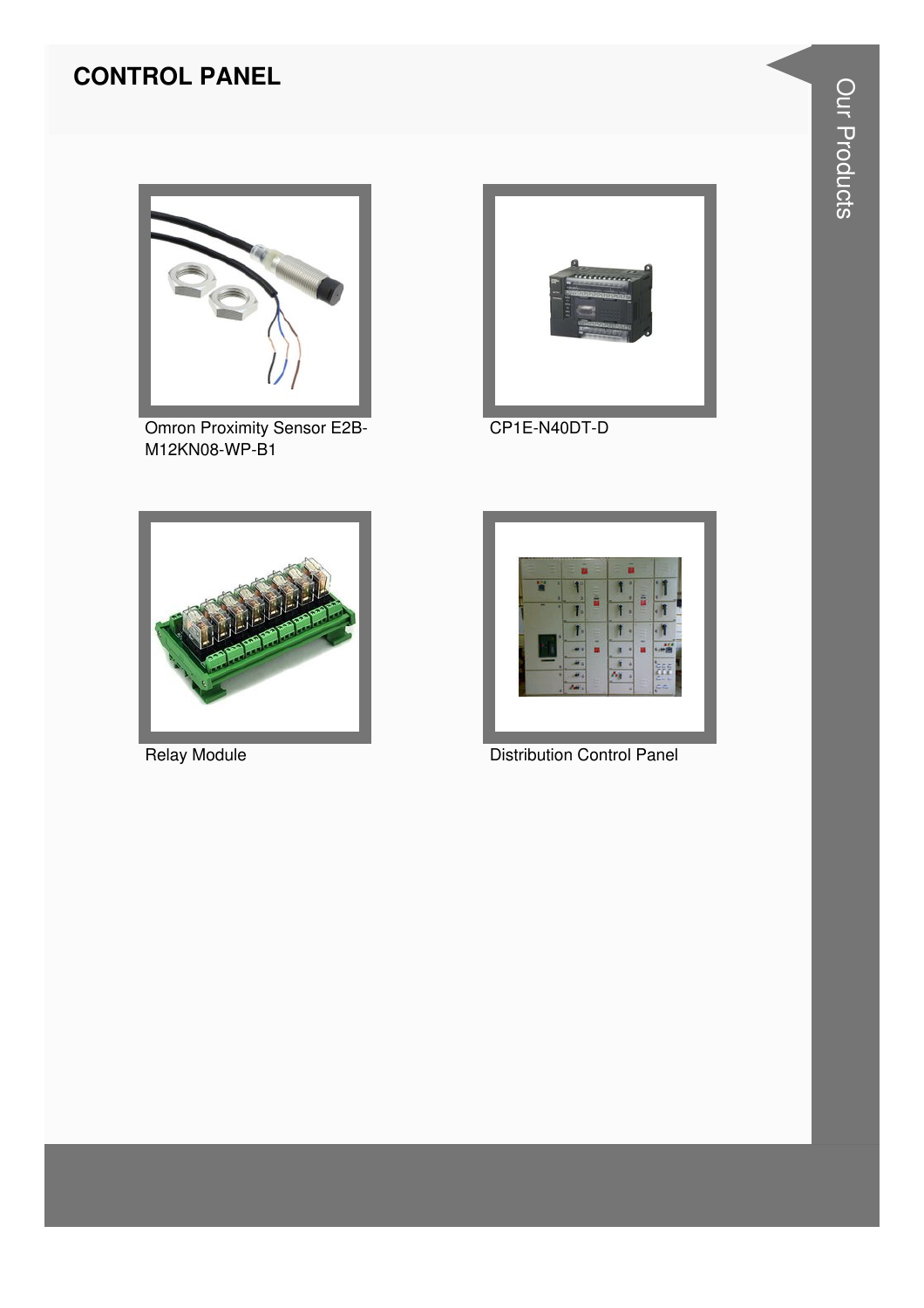#### **BASIC SWITCH**



**Omron Limit Switches** 



Limit switch



Vertical General Purpose **Basic Switch** 



Vertical Limit General Purpose **Basic Switch**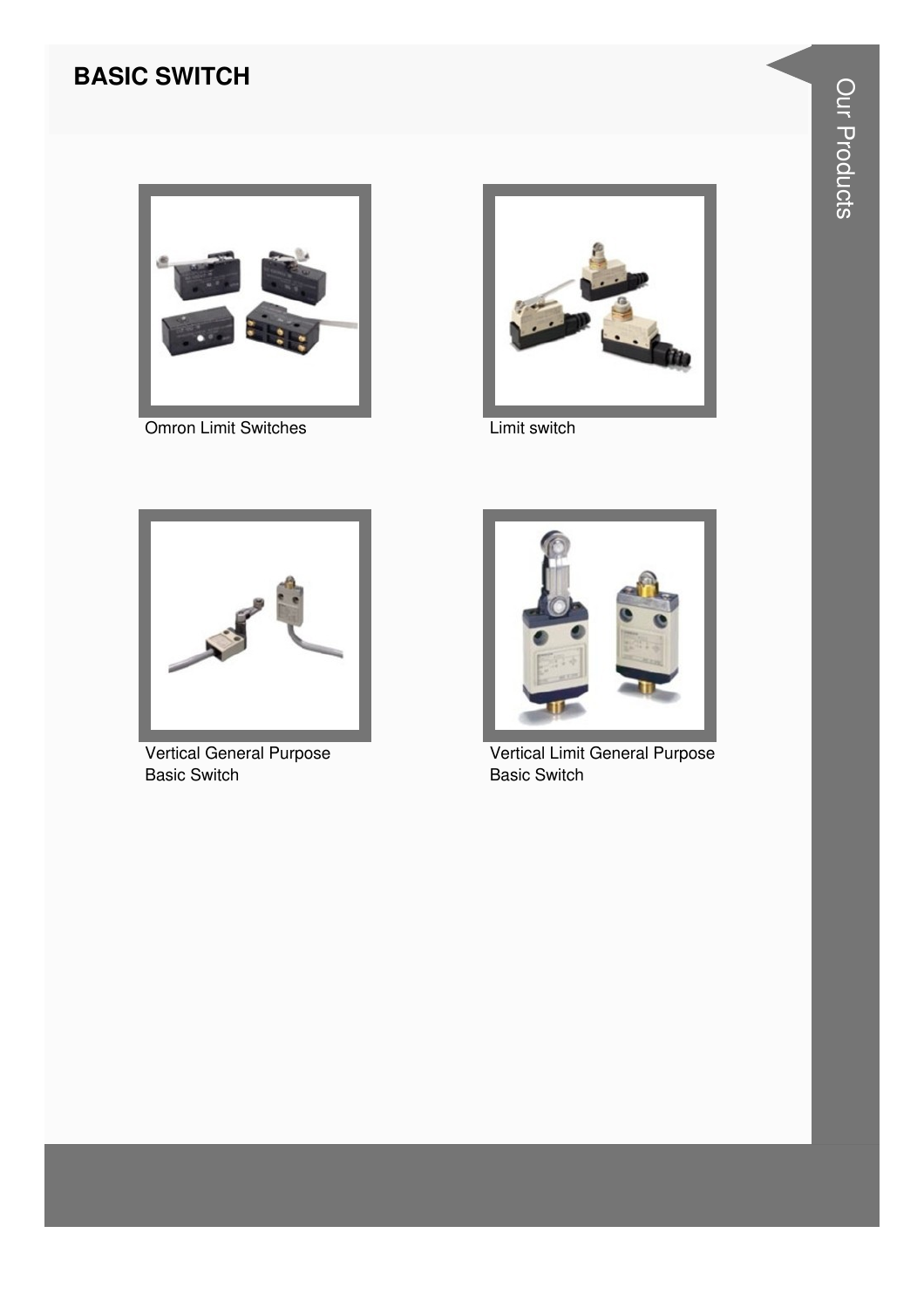#### **CODE READER**



Dataman 150/260 Series Barcode Scanner



Dataman 470 Series **BarcodeScanner** 



Dataman 8600 Series-Handheld Barcode Scanners



Code Reader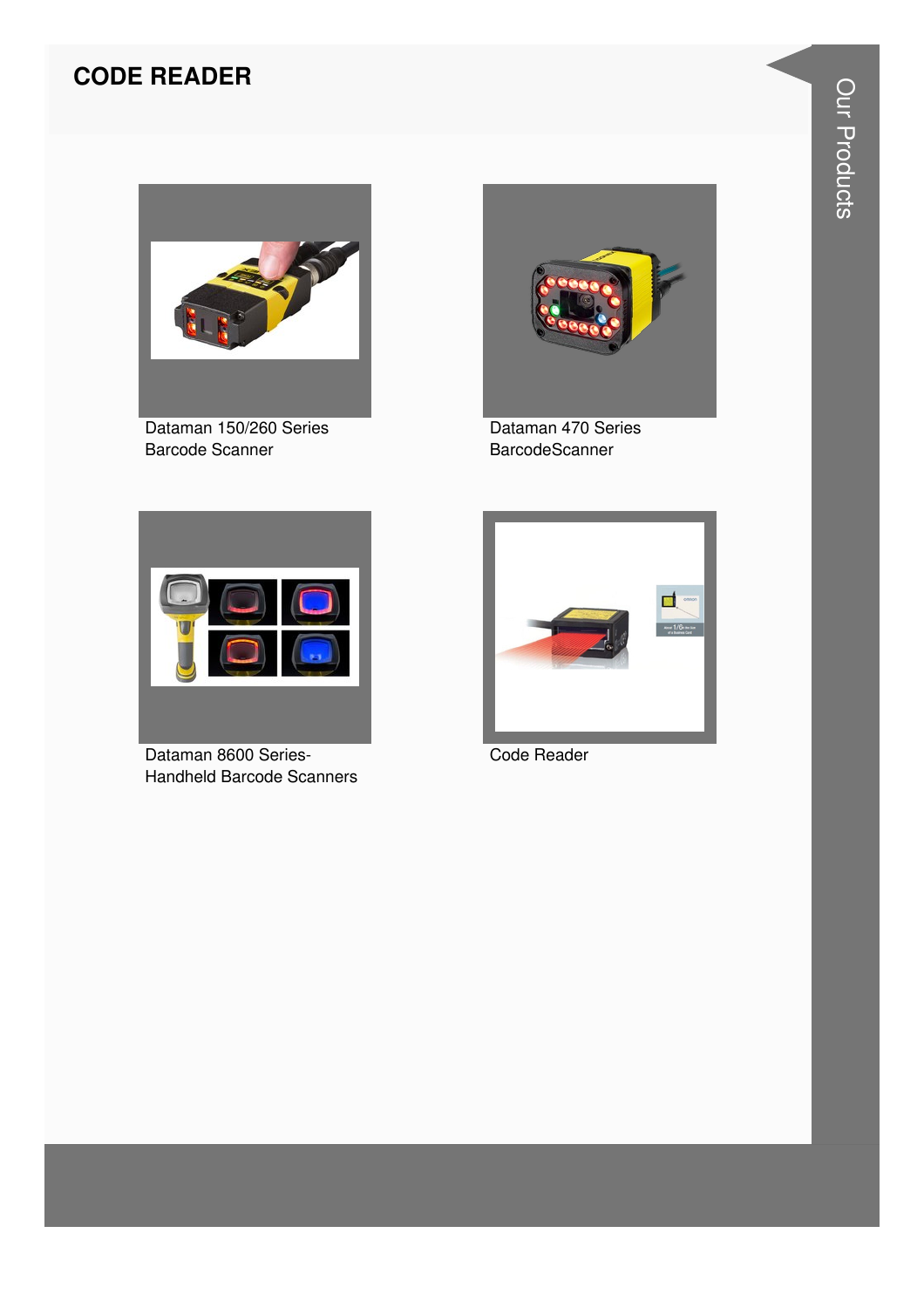#### **DIGITAL TIMER**



Electronic Digital Timer



Programmable Digital Timer



**Digital Timer** 



**Clock Digital Timer**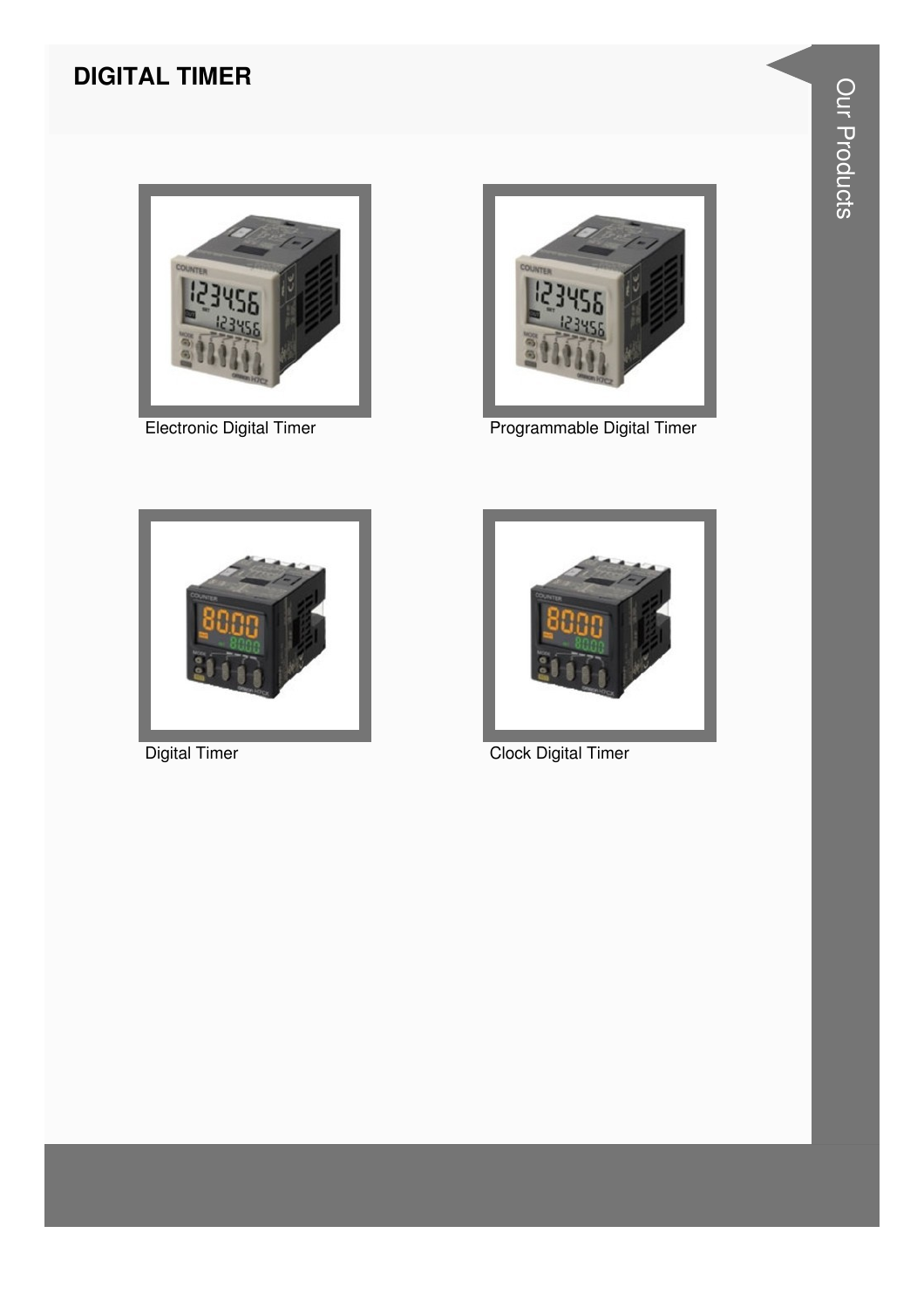#### **ABSOLUTE ENCODER**



Magnetic Absolute Encoder **Absolute Encoder** 





Optical Absolute Encoder **Absolute Encoder** Absolute Encoder

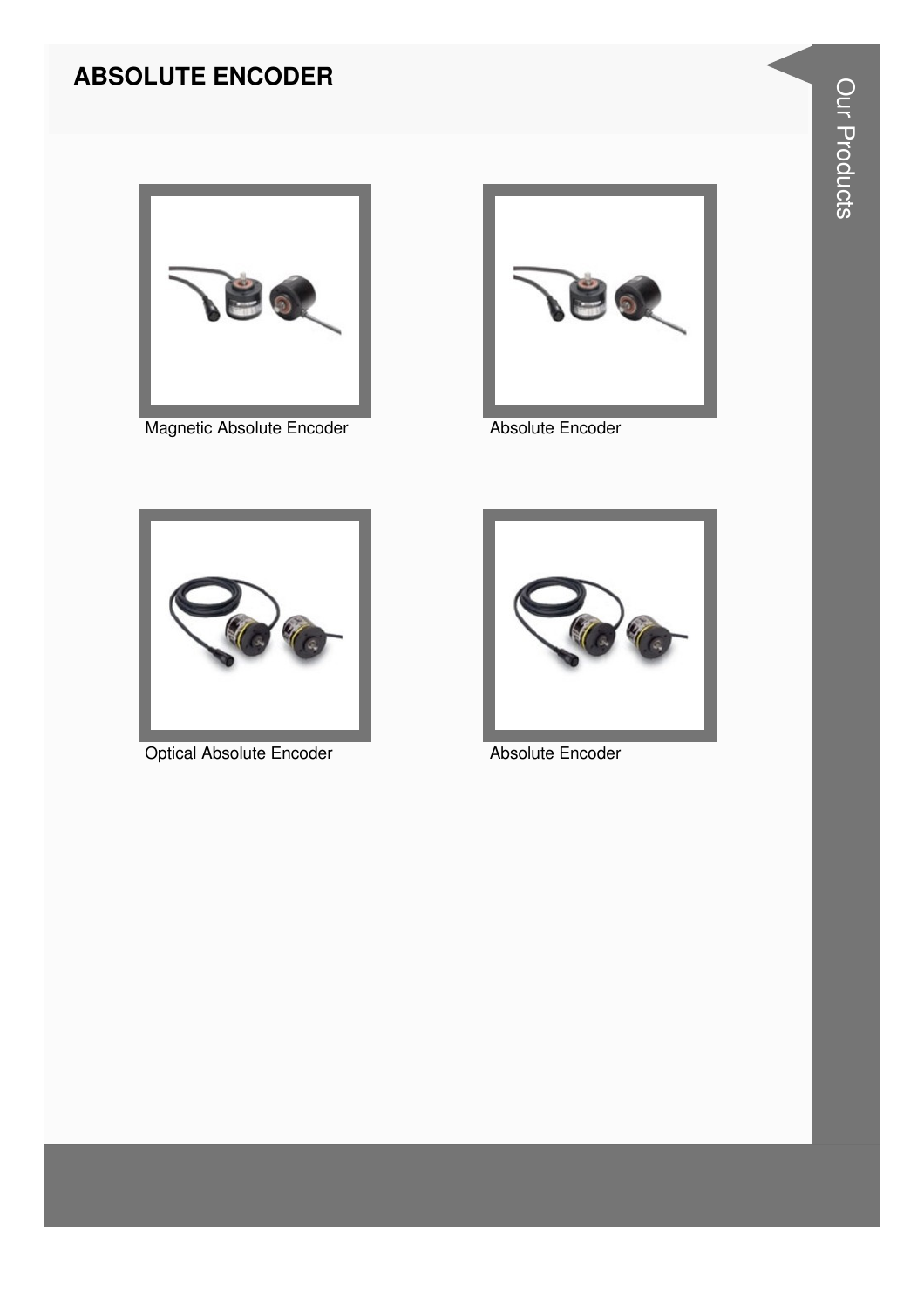#### **INDUSTRIAL SMPS**



Open Frame SMPS



**Switch Mode Power Supply** 



**Switch Mode Power Supply**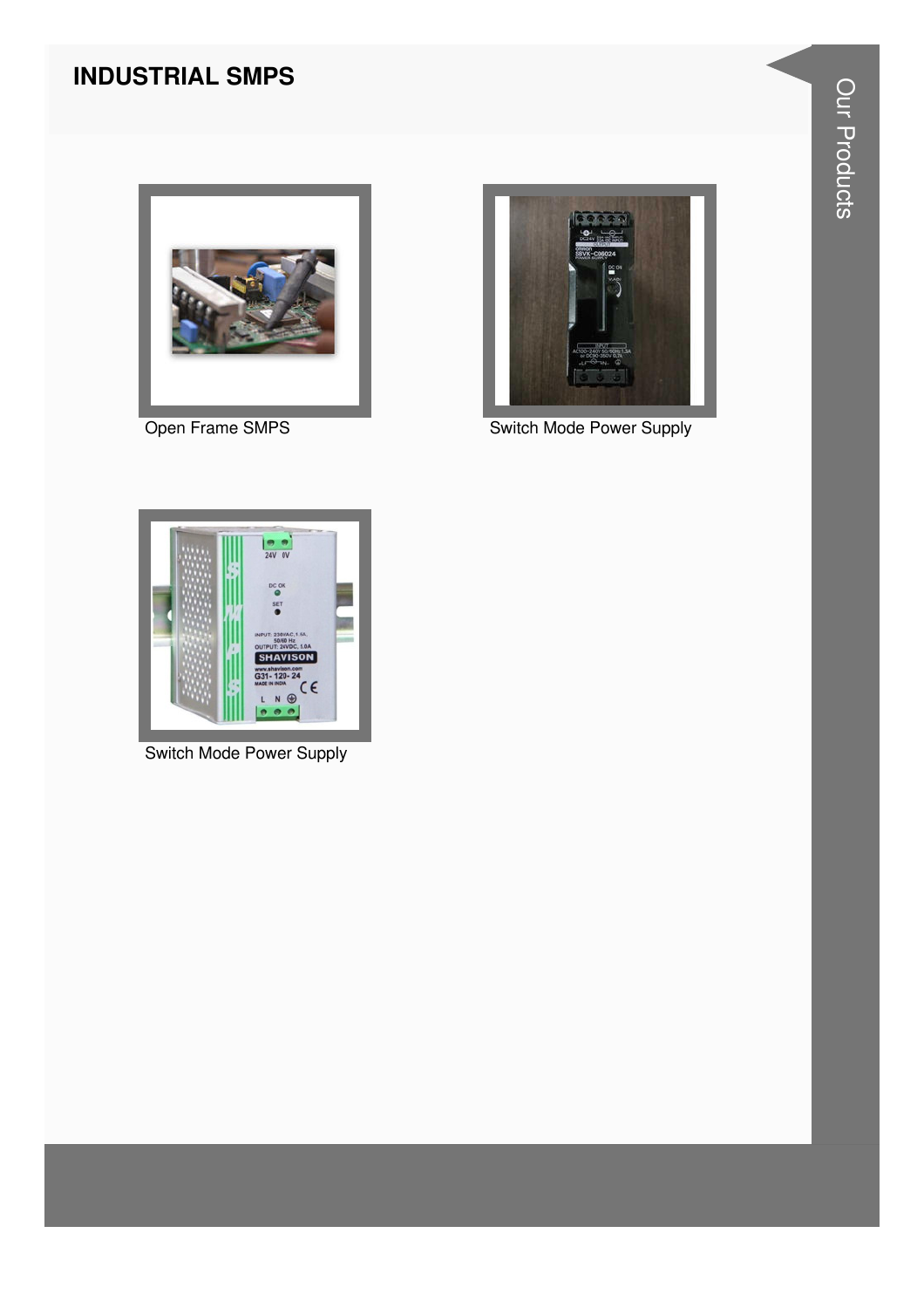#### **VISION CAMERA**



Dataman 370 Series Barcode Readers



IN-SIGHT 7000 SERIES



**iVu Series**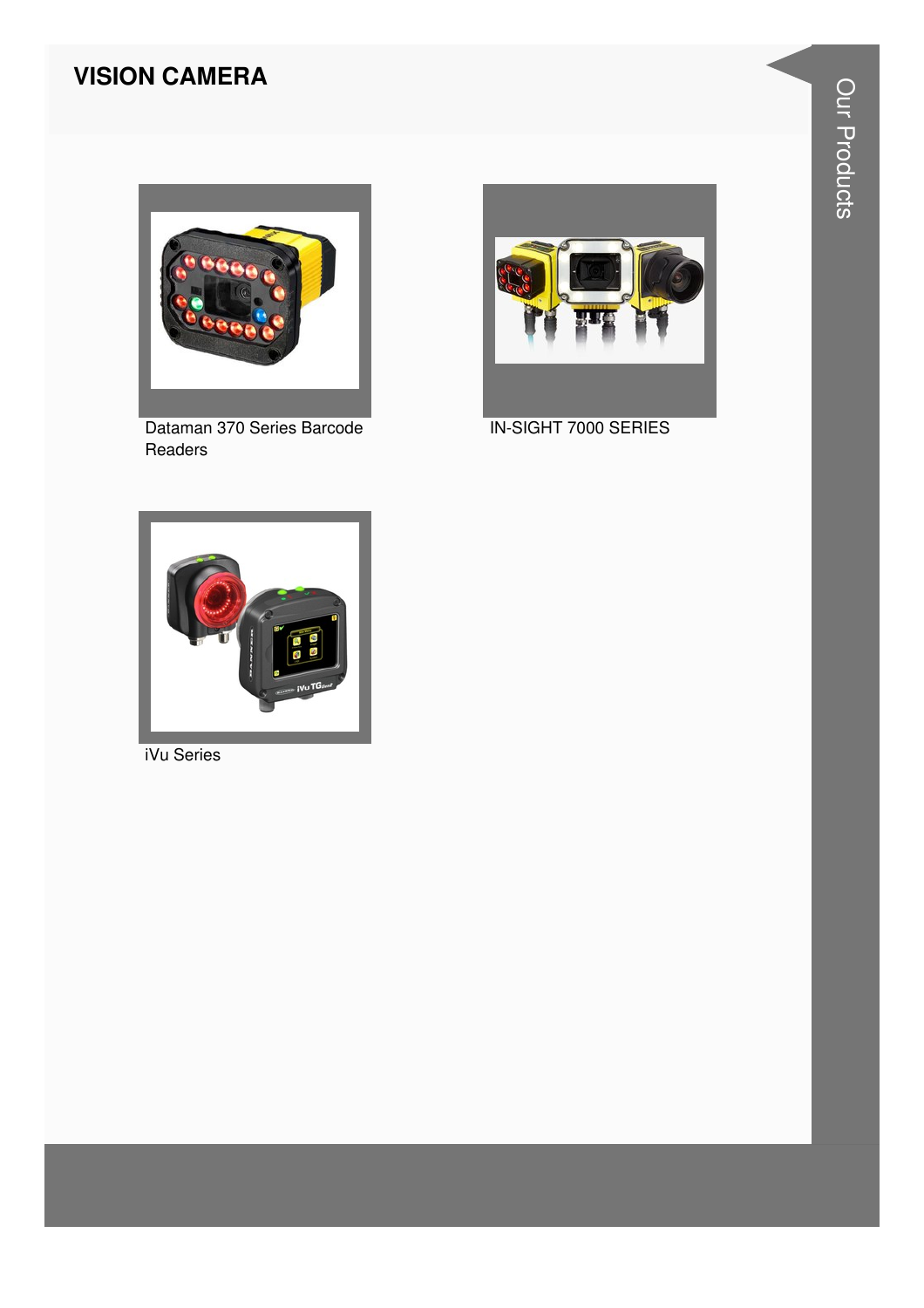#### **HVAC**



Air Washer



Air Handling Units - AHU



Axial Flow Fan With Cartridge Filter



**HVLS Fan**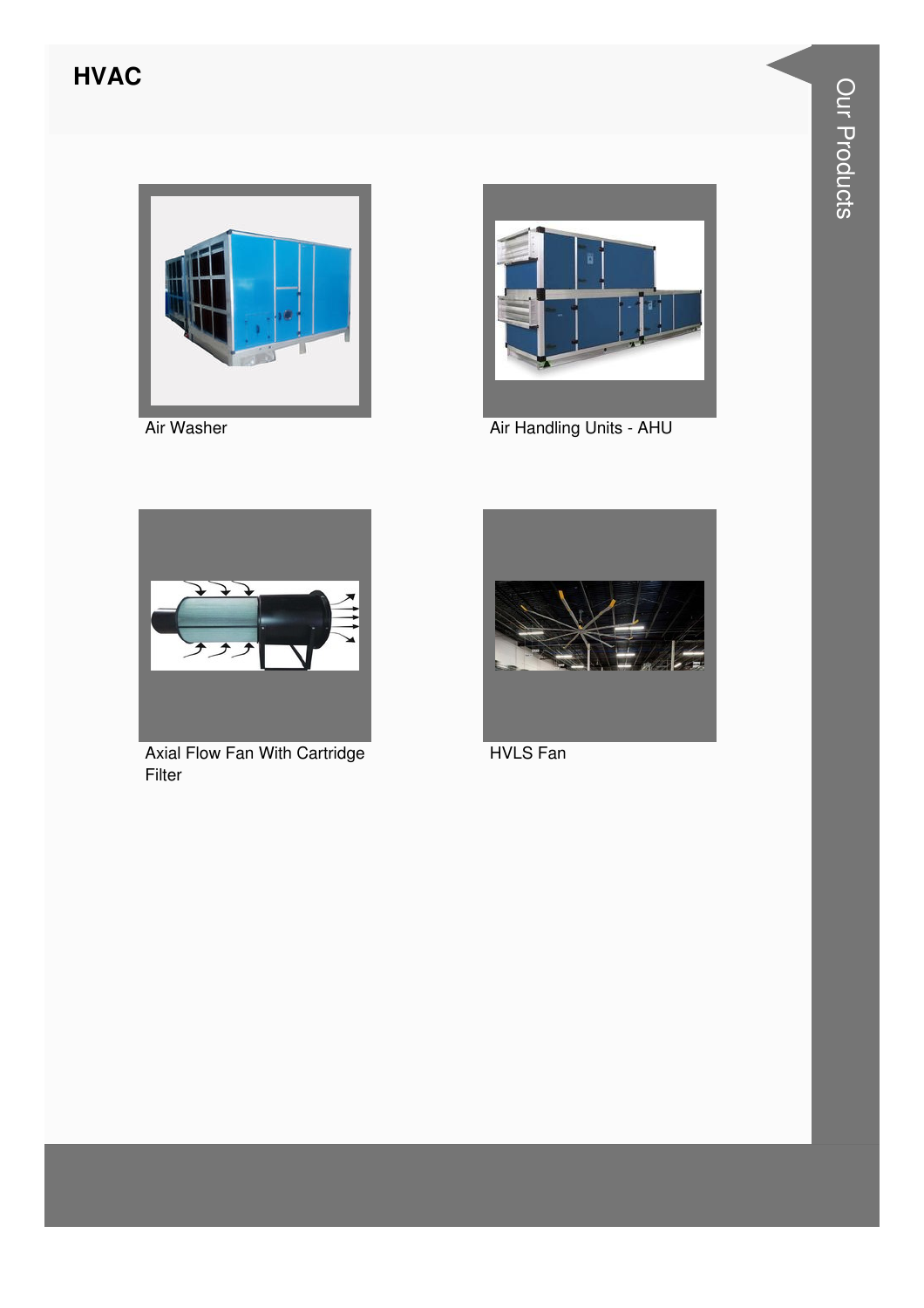#### **OTHER PRODUCTS:**



**Greenhouse Control Panel** 



**Enclosed Limit switches** 



Countdown Digital Timer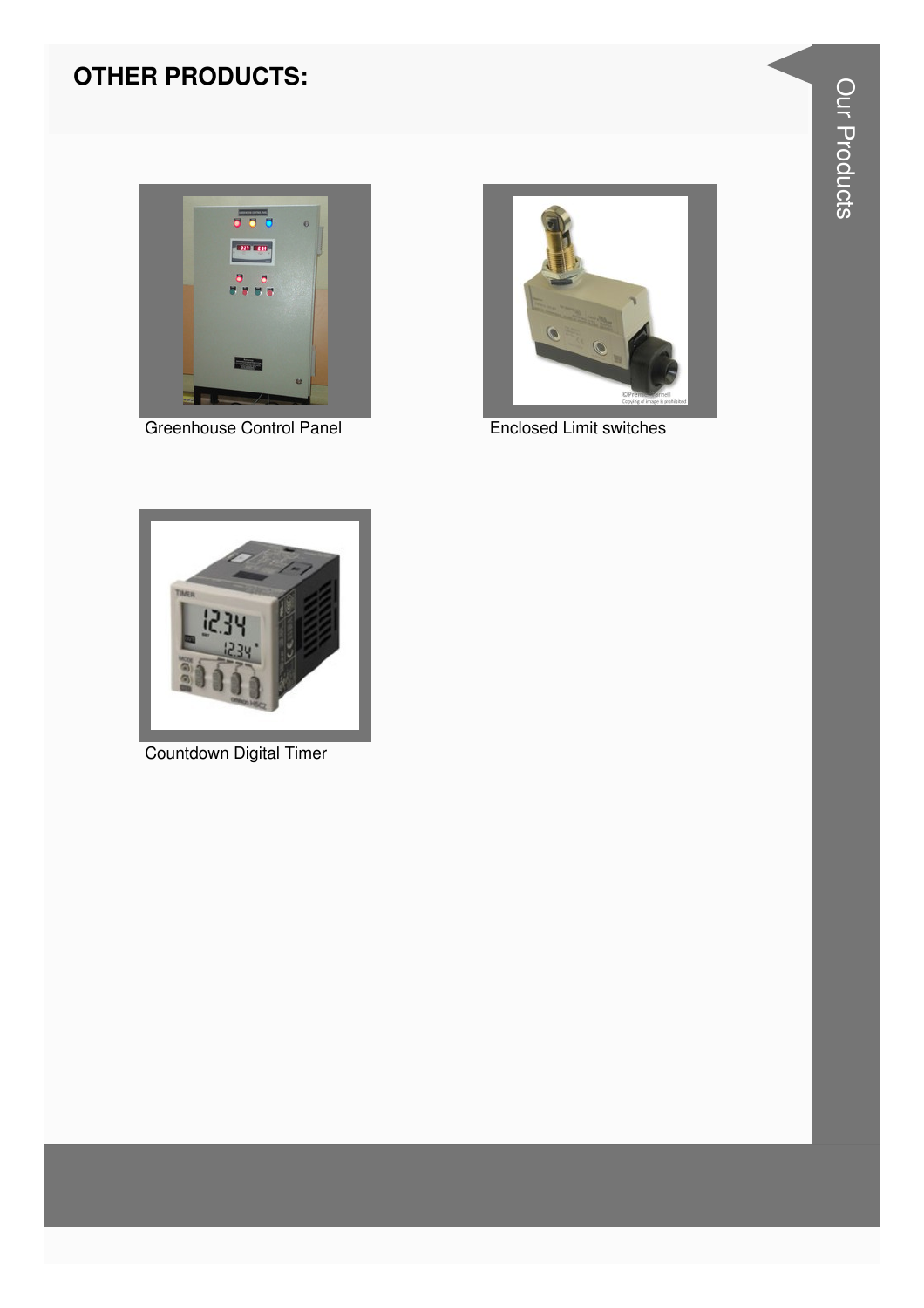## Factsheet

| Year of Establishment            | : 2012                                       |
|----------------------------------|----------------------------------------------|
| Nature of Business               | : Exporter and Distributor / Channel Partner |
| <b>Total Number of Employees</b> | $: 11$ to 25 People                          |